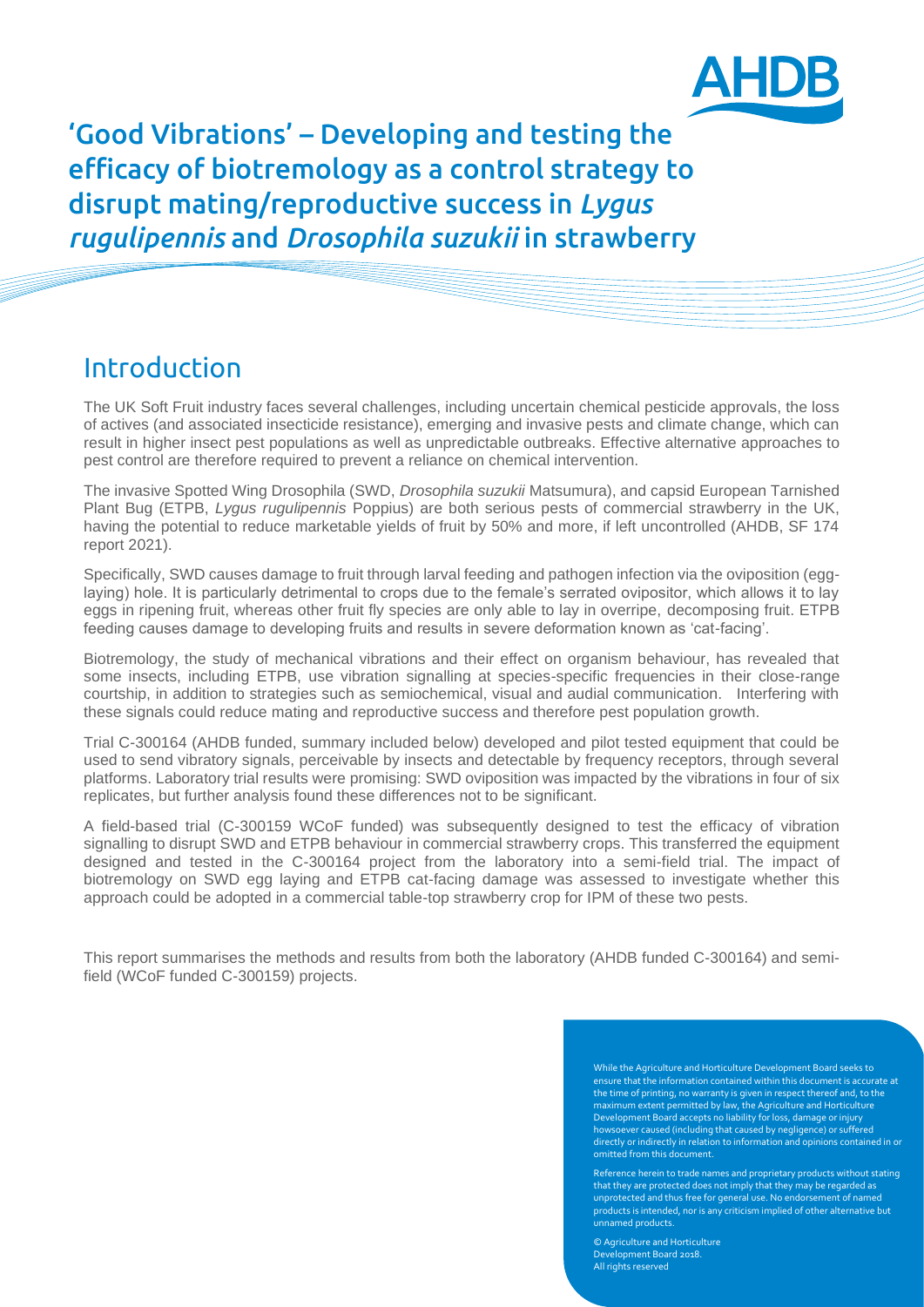## Aims

The aims of the laboratory trial were:

- to explore methods of sending vibrations through different platforms to ensure these signals can be detected by the pest insects.
- to identify how to power the equipment for future use in the field, not connected to mains power.
- to execute replicated laboratory trials to assess the impact biotremology has on SWD oviposition.

The aims of the semi-field based trial were:

- to determine whether a method of biotremology can be employed in commercial tabletop growing systems
- to determine whether biotremology could reduce the incidence of capsid feeding damage (cat-facing) in strawberry.
- to determine whether egg-laying and larval counts of the soft fruit pest SWD may also be reduced using the same methodology.

## Laboratory trial

#### *Design, production, and equipment testing*

*Platform Design:* The project commenced in January 2021, at NIAB EMR, Kent, with desk-based research into methods of vibration production, and the identification of suitable motors and power sources. At the time of writing, no biotremology devices were available commercially. Several methods to send vibratory signals were uncovered by this research including the use of sound and movement. The use of sound was quickly dismissed as we believed this method would not transfer into a field situation as well as the use of movement.

Research progressed into the design and manufacture of a prototype vibrating platform in February 2021. Following initial testing, the platform design was refined until it consisted of a rectangular timber frame (51 x 36 x 11cm, timber dimensions 4.3 x 4.3cm), raised on four rubber feet (Figures 1-5). Eight metal springs were positioned on the upper surface of this frame (four on each longest side) and these springs supported a threesided timber (2 x 2cm) frame of the same dimensions, on to which a sheet of clear Perspex (0.5cm thick) was secured with screws. This formed the platform that would vibrate (Figs. 1 & 2). The rubber feet and springs were to prevent vibration signals being transferred to the tabletop where the equipment was being tested as this could cause the unintentional application of biotremology to the untreated controls which were also on the same tabletop. A single motor was bolted to one of the shorter sides of the frame, through the Perspex into the wood (Fig. 3). To the opposite side two motors were clipped directly to the Perspex sheet (Figs. 1 & 2). The platform could be used to support potted strawberries (Fig. 4) or Perspex boxes (Fig. 5) for testing.

*Motor selection:* Motors were obtained that required minimal power and that were able to produce consistent movement over several days when connected to a power source. Several motor types were tested over a period of three weeks and of those tested the DC 3V 8100RPM High Speed Motors were identified as suitable, with adequate longevity. Several of the other motors tested did not last more than a few days, even when connected to mains power, and were deemed unsuitable for long term use which was a requirement for use within this project. The DC 3V 8100RPM High Speed Motors were adapted to produce vibrations by securing a metal bolt and nut to the end of each axle and reinforcing this with hot glue. These off-centre weights (Fig. 3) caused vibrations as the motors spun. Additionally, the soldered connections of the motors were reinforced with hot glue to aid waterproofing and to make them more resilient to movement.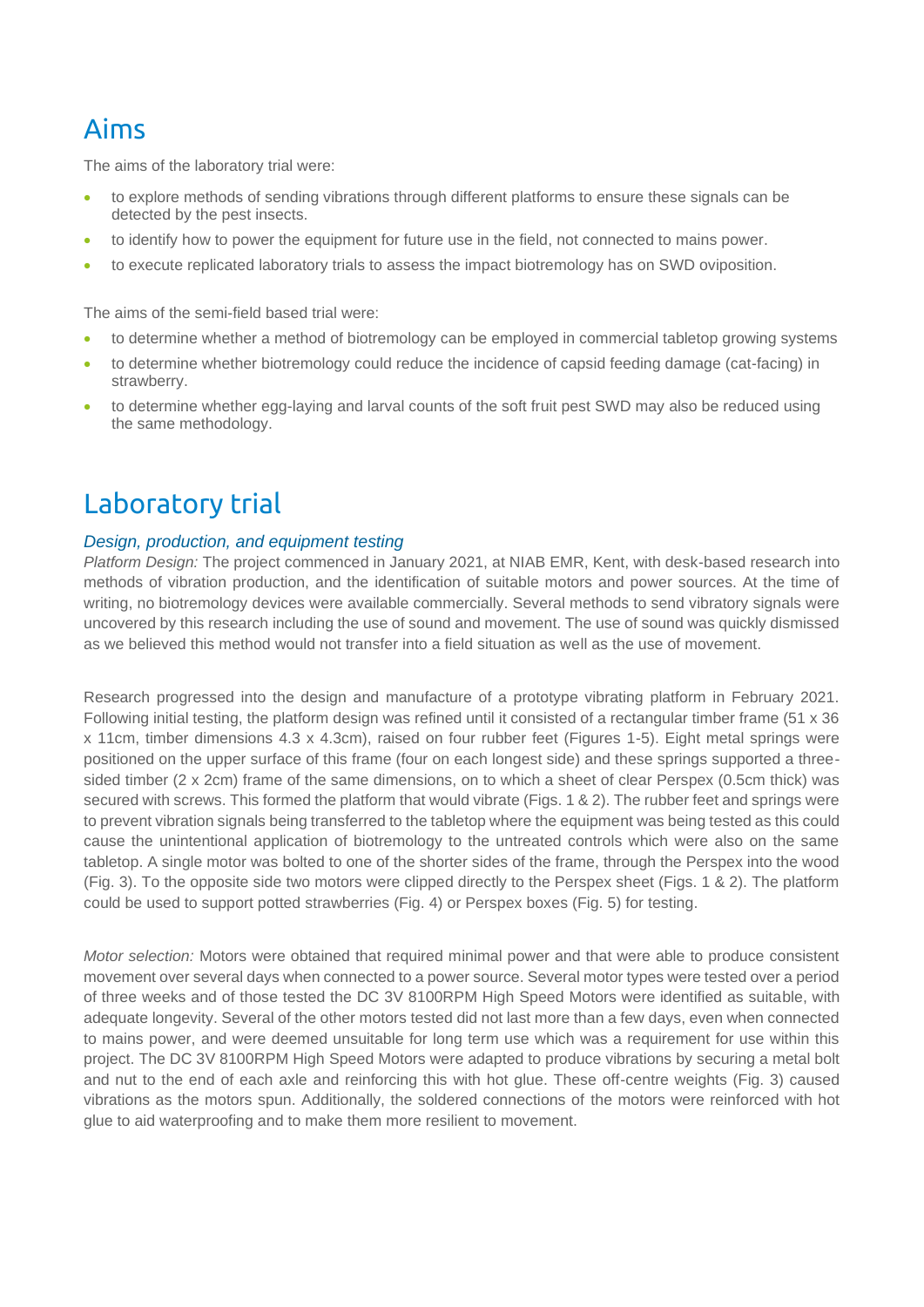*Speed and frequency control:* Motor speed controllers were used to adjust the voltage (3V - 8100 RPM) in order to create vibration at the same low frequency range as L. rugulipennis' mating signal (0-200Hz). These were found to be more accurate, with a greater range, than potentiometers which were initially used. Piezoelectric acoustic pick-up diaphragms were connected via an audio interface to a laptop (Fig. 4) where Visual Analyser 64 software was used to visualise the frequency of vibration in real-time (Fig. 6). This software was used to identify the frequency travelling through various substrates including plant material and SWD egg laying media placed on the platform. The frequency controls on the motors were adjusted to ensure the correct range of 0- 200Hz was detected in these different substrates, which is what the insects would detect when alighting on them. This software was also used to ensure that untreated controls were not transmitting the biotremology signal unintentionally.

*Power supply:* In initial motor tests, mains power was used to ensure any issues with the duration of movement was not caused by problems with power. Once the motors had been identified, each motor was powered by a rechargeable solar battery pack (Pealiker Solar Charger 25000mAh) (Figs. 1, 2 & 5) for SWD assessments. Prior to migrating into the field trial, motors were trialled for longevity using Halfords Leisure batteries HLB678, which was able to power the motors consistently for eight days on one charge (Fig. 15).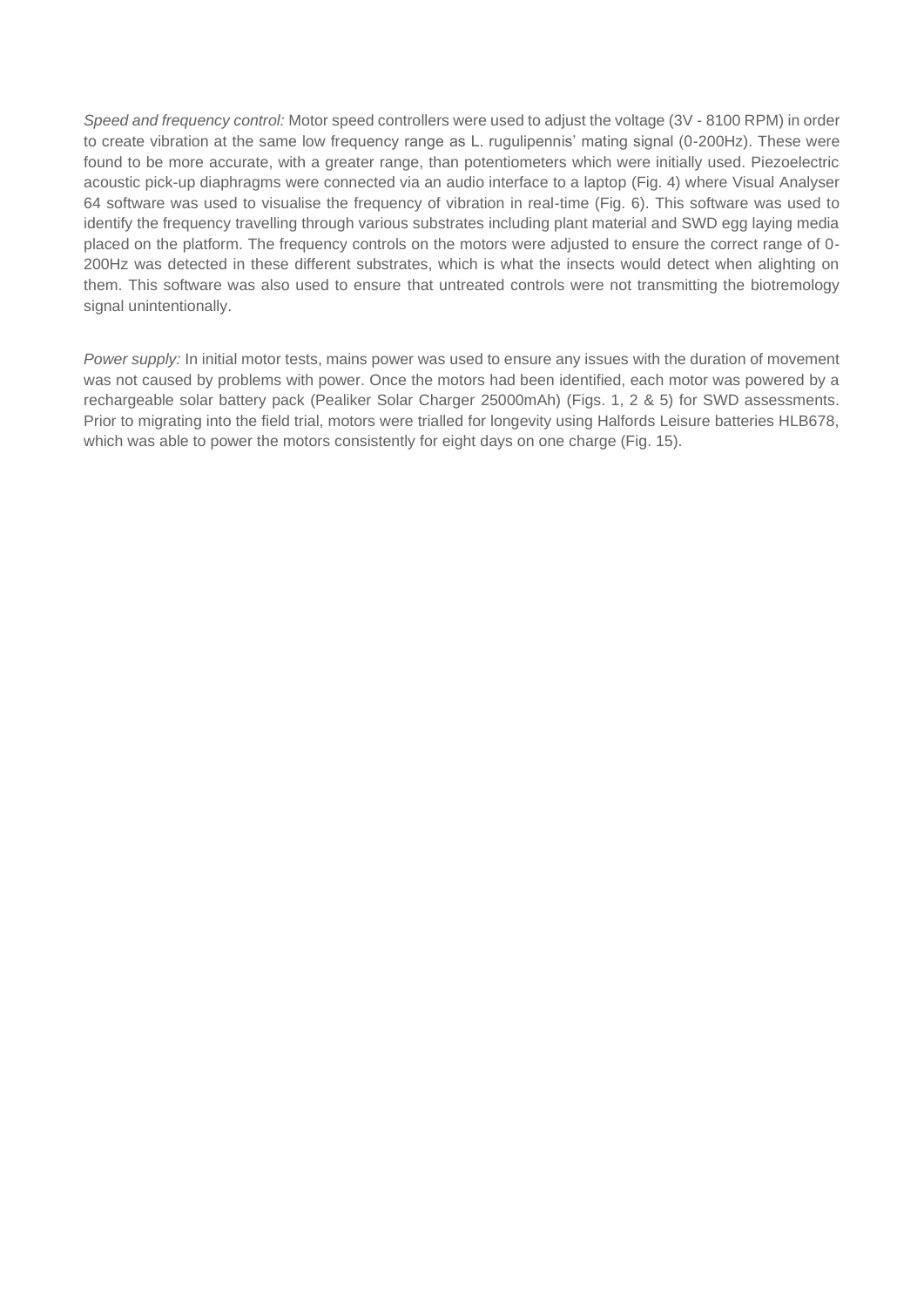

**Figure 1:** Overhead view of prototype platform showing 3-sided upper timber frame supporting Perspex sheet secured with screws, 3 motors, powered by rechargeable solar batteries, each regulated by speed controllers.



**Figure 2:** Side view of prototype platform: lower timber frame resting on rubber feet, springs supporting 3-sided upper timber frame with attached Perspex sheet, motor (L) bolted through Perspex into wood, motor (R) secured to Perspex using metal clip, each powered by rechargeable solar batteries, and regulated by speed controllers.



Figure 3: Left hand side of platform showing motor with off-centre weight on axle (L) (in motion), bolted to upper frame through Perspex sheet.



**Figure 4:** Laboratory set up showing vibrating platform supporting 6 potted strawberry plants (L) with microphone and audio interface (R) connected to laptop (out of shot).



**Figure 5:** Apparatus testing. Treatment (top), control (bottom), each with Perspex box containing dampened blue roll and 5 blueberries in dish. SWD to be added and lids replaced.

**Figure 6:** Screenshot of Visual Analyser 64 display for apparatus test. Top graph shows control where biotremology was not applied and bottom graph biotremology treatment.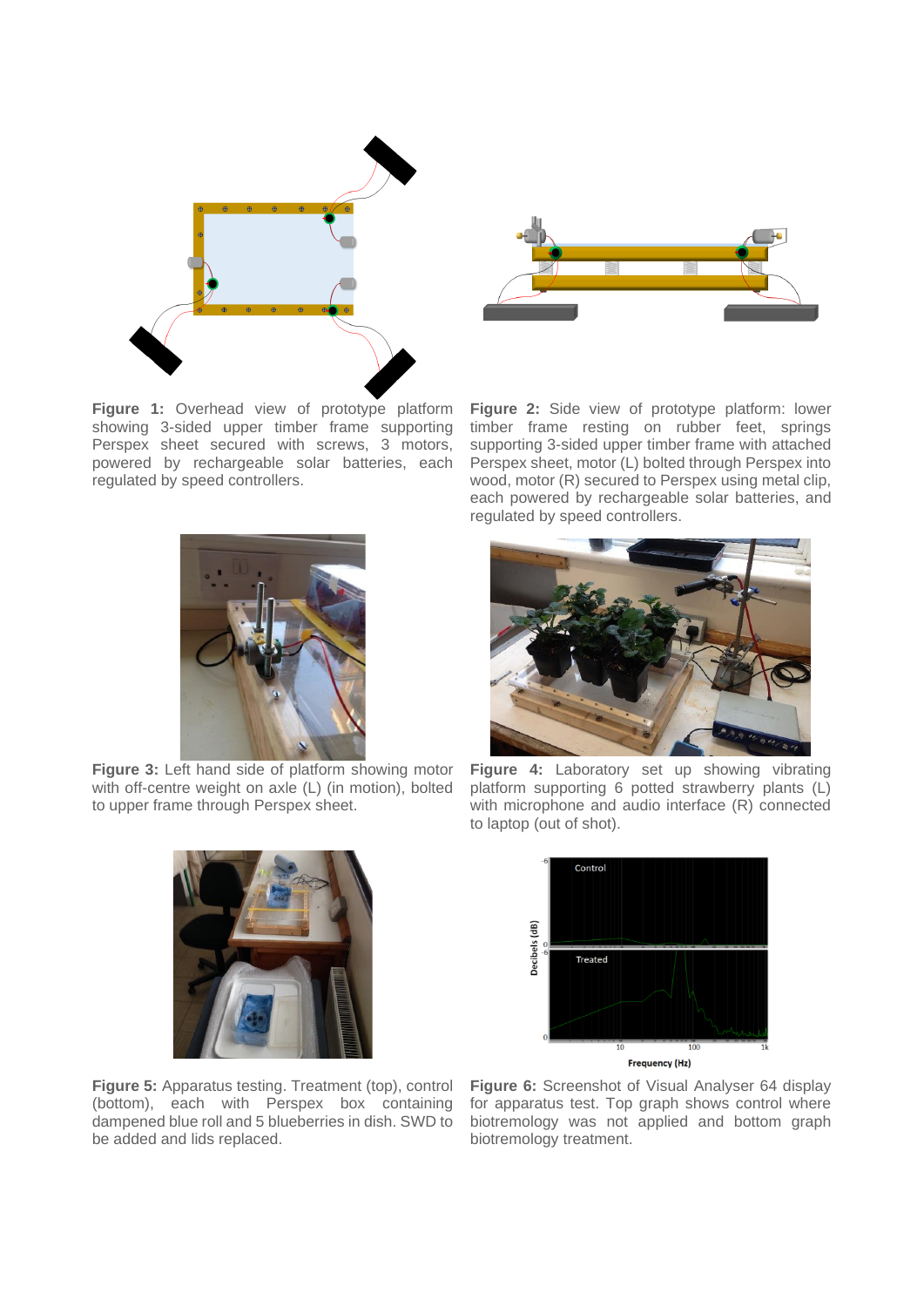#### *Methodology testing*

The apparatus was assessed using 'no choice' experiments carried out in a controlled temperature (20°C) environment at NIAB EMR, Kent. The experiment was subjected to natural light:dark cycles which were roughly 14 L:10 D. No choice tests do not give the test insect an option between the two treatments.

Initial testing involved the introduction of 10 female and five male SWD into two Perspex boxes (22.5 x 12 x 8 cm), each containing five blueberries in a 9cm petri dish, resting on dampened blue roll to maintain humidity levels (Fig. 5). One box was exposed to vibrations on the platform, the other box had no vibration applied. The initial test was run for 24 hours. This test was replicated several times to test the motors and power sources rather than to assess the impact on SWD egg laying. Using this approach, we were able to identify the best motor and power combination to be used in the following efficacy trials.

In the efficacy test the DC 3V 8100RPM High Speed Motors were attached to the platform and were powered by the rechargeable battery packs. Six smaller Perspex boxes (10 x 7 x 5 cm), each containing five female and three male SWD, a dampened sheet of blue roll to maintain humidity, and a 5cm petri dish containing cornmeal fly food medium for egg laying, were placed on the platform. Six Perspex boxes with the same set up were placed on a tray on the surface next to the platform (Fig. 7) and were not subjected to biotremology. Motors were run for nine hours for each replicate. Piezoelectric pick-ups were used to monitor the frequency spectrum produced in petri dishes of medium in both the treatment (to ensure appropriate frequency) and the control (to ensure no vibrations were detected) (Fig. 8). Six replicates of this trial were performed over a three-week period and the total number of eggs in the treatments and controls combined for the analysis.

#### *Results*

Vibration treatment resulted in lower SWD egg numbers laid in the blueberries in four of the six replicates when compared to the control treatment (Fig. 9). However, one replicate showed higher egg numbers in the treatment than the control. One replicate showed no significant difference between the two treatments.

Further data analysis showed that the mean number of eggs laid per berry, per rep, was lower in the treatment than the control (Fig. 10), however standard error indicates that this difference was not statistically significant.

#### *Conclusions*

Within the laboratory we were able to design and create equipment capable of sending vibratory signals through different substrates. These signals were detectable by Piezoelectric pick ups and could be manipulated through frequency controllers. This ensured the signals were within the desired range to disrupt ETPB. We were also able to identify the optimum combination of motors and power source to ensure equipment functioned consistently for the duration required, up to 48 hours on rechargeable batteries.

While the impact of this technology on SWD egg laying was not consistent (only significant in four of six replicates), it is a promising indication that it could be used to disrupt this pest. This laboratory based trial has enabled us to investigate this novel approach and we have been able to intercept possible issues prior to migrating into the field.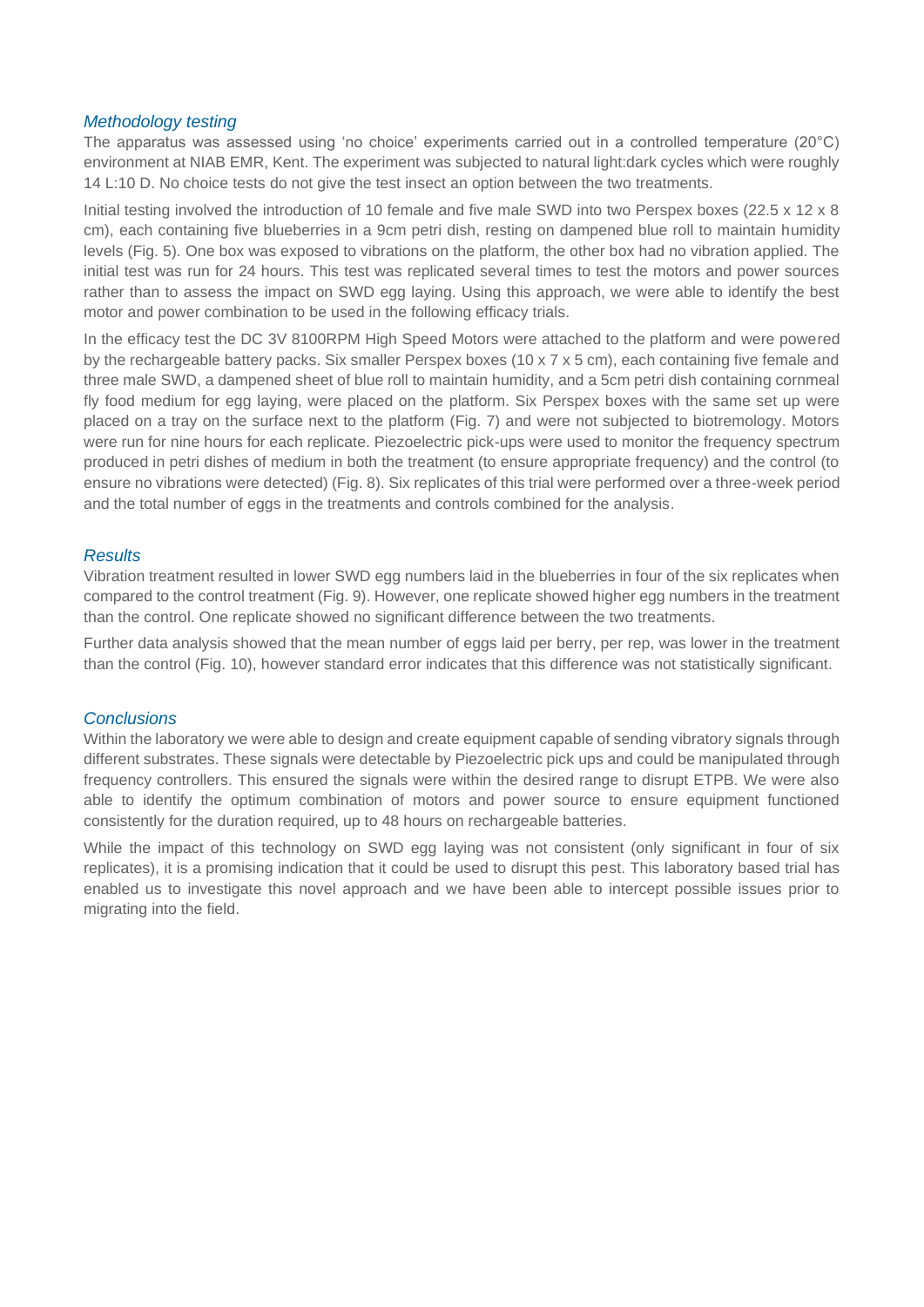

**Figure 7:** SWD egg laying assessment. Perspex boxes on left of image positioned on vibrating platform. Untreated control (no vibration) on white tray. Audio interface and laptop seen on table along with (disconnected) piezoelectric acoustic pick up diaphragm.



**Figure 9:** Total number of SWD eggs laid in 9 hrs, treatment (dark grey) versus control (lighter grey). Four of six replicates show lower oviposition in vibration treated blueberries.



**Figure 8:** Use of Piezoelectric pick up to monitor vibrations in petri dish containing cornmeal fly food medium in control set up of no choice experiment shown left.



**Figure 10:** Mean number of eggs laid in 9 hrs, treatment (lighter grey) versus control (darker grey). Fewer eggs were found in treated berries, however difference not statistically significant.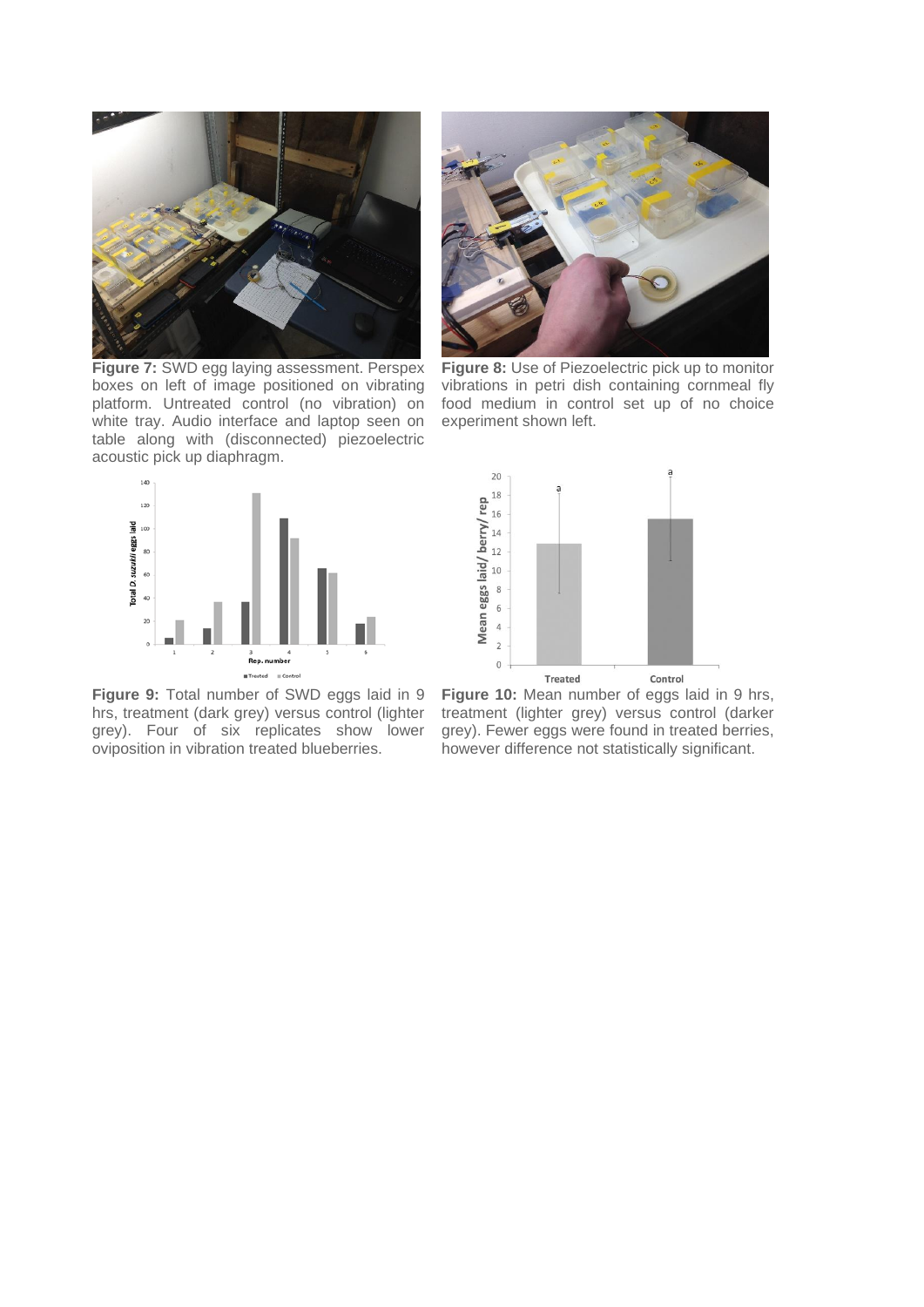# Field trial

#### *Set-up and Plant Husbandry*

The field trial ran from July to September 2021, at Ditton Rough, NIAB EMR, Kent. Two commercial-standard, 8m tabletop rows, each containing 50 'Malling Champion' strawberry plants in six Botanicoir substrate growbags, were established within a single, insect exclusion-meshed, 10 x 10m polytunnel compartment (Fig. 15). Each tabletop had tight trellis tapes supported by wire supports.

Automated drip fertigation was employed, and volumetric water content (VWC) monitored using WET sensors. A data logger housed in a Stevenson screen was used to record temperature and humidity within the polytunnel. Regular plant health checks were conducted and any pest control applications e.g. *Amblyseius andersonii*  (Agralan), were uniform across both treatment and control rows.

Crop development and fruit quality was monitored. The need for improved pollination was identified and handpollination was subsequently carried out weekly, since the addition of bees (Agralan) was ineffective. An additional five trusses per week were hand-pollinated for assessment of impact on ripe fruit shape (after three weeks). Runners and fruit were removed from the plants in the weeks preceding the start of the trial.

#### *System Adaptations*

Tests were conducted to determine if it was possible to modify the prototype vibration system in order to make use of the existing tabletop infrastructure to transmit vibrations.

Motors, adapted with scotch connectors as off-centre weights, were attached to the trellis tapes and measurements taken using piezoelectric pick-ups in various locations on the plants and tabletop structure (Fig. 11). These tests determined that significant vibrations were conducted throughout the tabletop infrastructure and that low frequency vibrations could be detected in the growbags, and plant material (leaves and fruit) that were not in direct contact with the trellis tapes (Fig. 12).

Consequently, a system of 12 adapted motors (DC 3V 8100RPM High Speed Motors, CPC), calibrated using speed controllers to create vibration at the same low frequency range as ETPB's mating signal (0-200Hz), was deployed on the treatment table's trellis tape and secured using zip ties (Fig. 13).

The system was split into three sets of four motors, with two motors on each side of the row (Fig. 14). Each set of four motors was powered by a Halfords Leisure HLB678 battery (Fig. 15). These were adopted as an alternative to the solar battery packs due to the requirement for a longer running period, which the smaller rechargeable batteries were unable to produce. A fully charged leisure battery was capable of powering a set of four motors continuously for eight days although we only ran them for five days (i.e. Monday morning to Friday evening) during the treatment application period of this trial. Batteries were positioned away from the drip irrigation lines to prevent them getting wet.

The control table was left untreated although was subjected to the same husbandry as the treated table. Vibrations in the plants and trellis tapes were monitored using piezoelectric acoustic pick-up diaphragms on both treatment and control table tops to ensure the correct frequency was achieved in the treatment plants and that no vibrations travelled to the control row (Fig. 16).

Exclusion bags (15 x 15cm) of fine, clear mesh were made using a heat sealer (Fig. 13). These bags were secured to trusses with green twist ties, tight to the stem to prevent ETPB nymphs and SWD accessing fruit prior to the start of the experiment. During the course of the experiment plastic bread bags, with microperforation (Sainsbury's) were also used as exclusion bags (Figs. 13 & 15). Any new fruit that set during the period of the experiment was bagged for use in future replicates. All overripe fruit was removed. No fruit was left unexposed to ensure all damage occurred during the treatment application process. Each week all flowers were hand pollinated with a fine paintbrush to ensure cat-facing was the result of ETPB damage and not from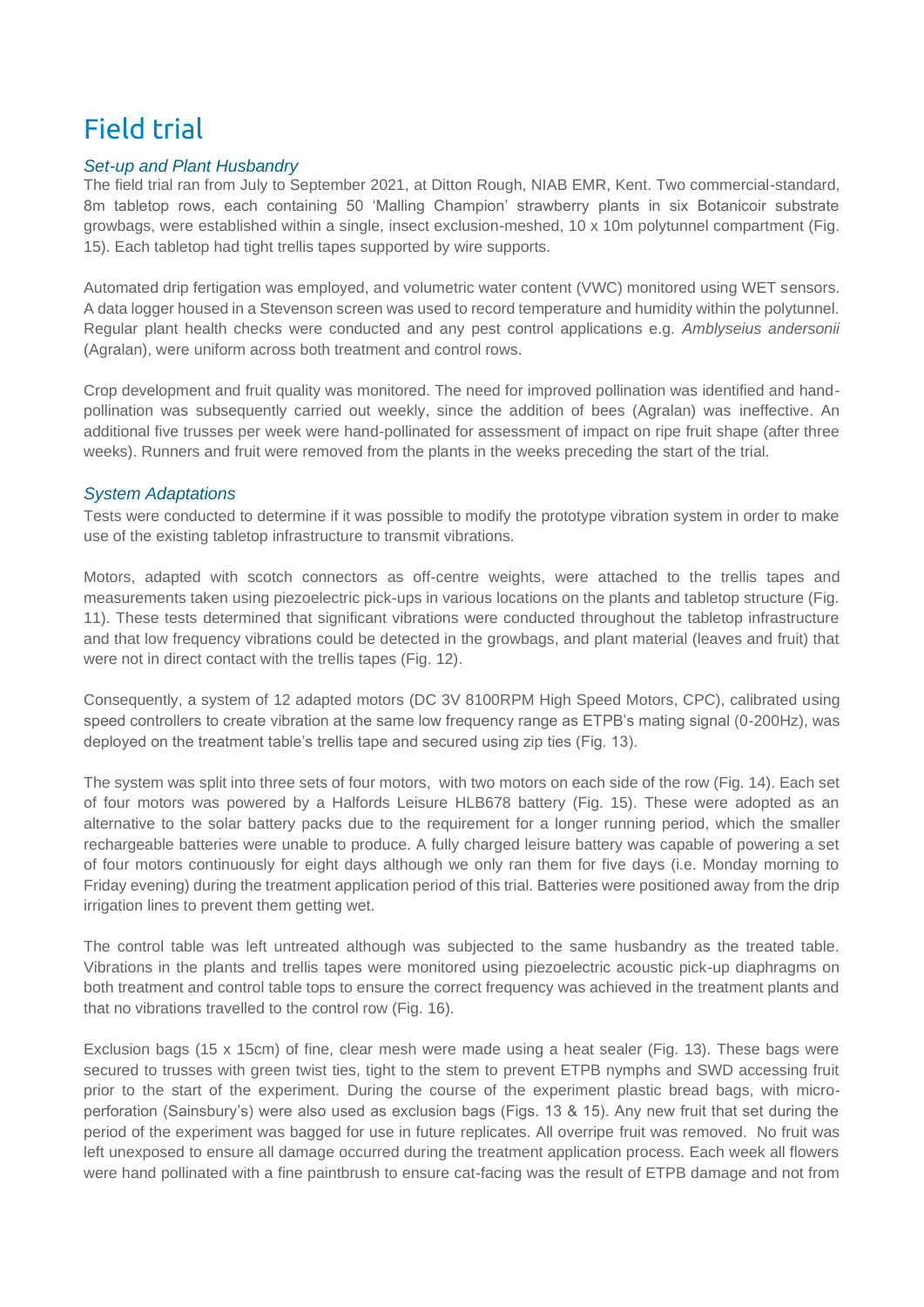poor pollination.

Forty wild ETPB adults, collected from the NIAB EMR site by sweep-netting weeds (e.g. Fat Hen, *Chenopodium album*), were introduced to the tunnel (1:1 male to female ratio) in late July. Additionally, 70 lab-cultured, EMR20 strain, SWD adults (three-seven days old) were introduced (1:2.5 male to female ratio). Both SWD and ETPB were released in the centre of the tunnel, between the two table-tops and were free to travel between rows.

Further introductions of 70 lab-cultured SWD adults (1:2.5 male to female ratio) and 30 lab-cultured SWD adults were made in early August and early September respectively. Four pairs of wild ETPB adults were introduced in late August, and a further three pairs of ETPB adults, plus nymphs, in early September, following low numbers recorded in the table-tops from tap-sampling.

#### *Treatment application*

At the start of each replicate the motors were connected to the batteries and switched on (Monday morning). Once the motors were running, exclusion bags were removed from 20 trusses of fruit, exposing ripening fruit to the two insect pests. Trusses were a mixture of ripening stages to ensure there was the availability of greenpink fruit for both pests to target. Fruit was left exposed for five days while the motors were running. After five days, the exclusion bags were reapplied to the green and white fruit and the motors turned off (Friday evening). Trusses were labelled with the assessment week number. Ripe fruit was collected immediately prior to turning off the motors each week, placed in a Perspex box with mesh lid and incubated at 22°C for three days with a 16:8 light dark cycle. This was repeated several times over a two-month period.

#### *Assessments*

Sugar-water flotation was used to extract SWD larvae from the strawberries after the three-day incubation period. This was to ensure all eggs would have hatched to larval stage and could then be counted using the sugar-water extraction method. The number of larvae were counted under a microscope at x6 magnification and recorded (Fig. 17).

The green-white fruit that was re-bagged with the exclusion bags was left on the plant for two weeks to develop. It was then removed and assessed for ETPB cat-facing damage using the scale shown in Fig. 18.

Efficacy of the biotremology treatment was assessed by quantifying the amount of damage caused by ETPB to fruit and by the number of SWD larvae in the fruit. Results from fruit collected from the untreated control were compared to those collected from the biotremology treatment.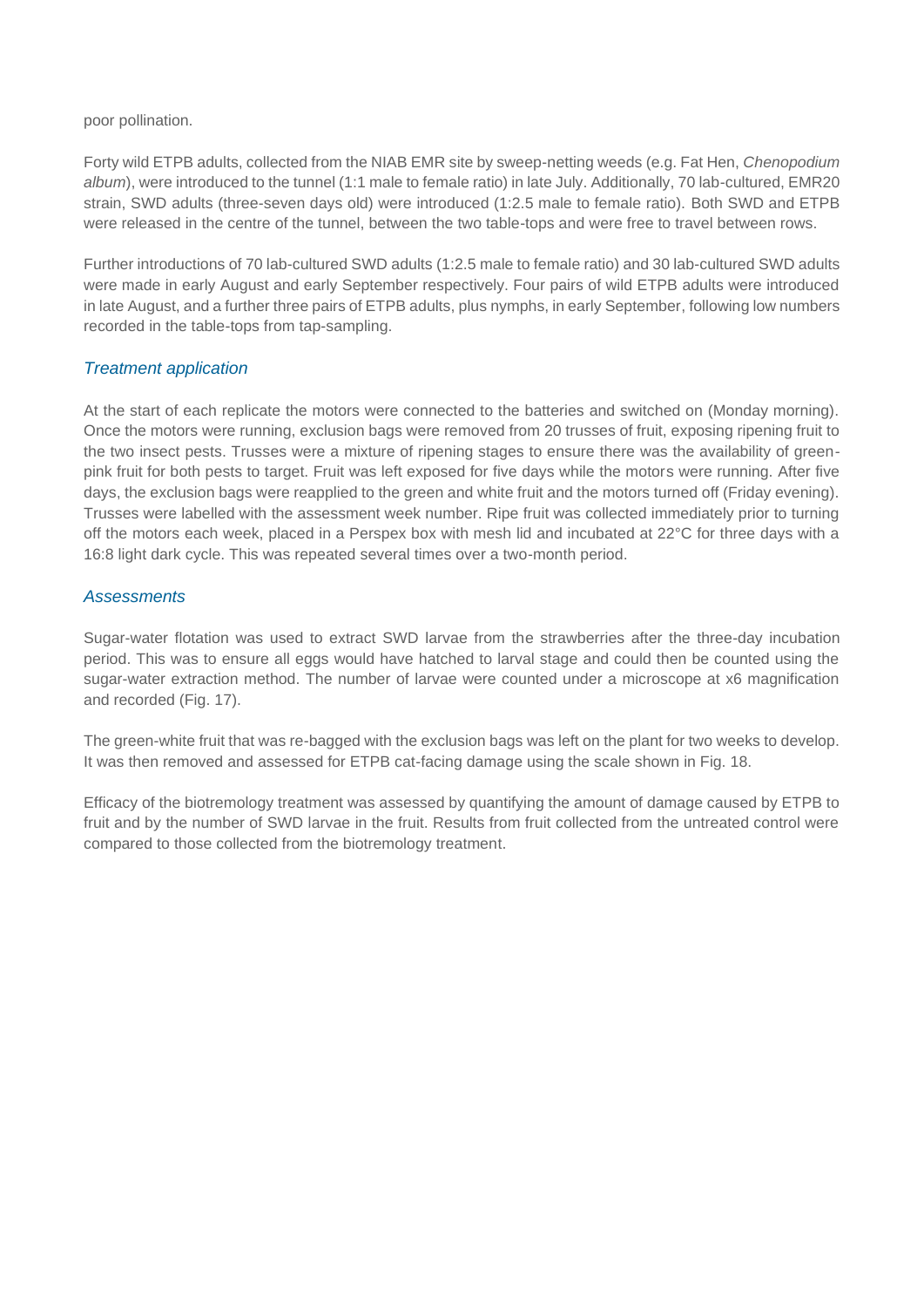

**Figure 11:** Piezoelectric pick up located on grow bag, between leg poles (i.e. not directly above a leg).



**Figure 12:** Screenshot of Visual Analyser 64 display, illustrating frequency detected in grow bag Fig. 11.



**Figure 13:** Adapted motor attached to treatment trellis tape using zip tie. Please note off-centre weight not visible on the axle as it is in motion. Fine mesh exclusion bag visible (above right of motor) and microperforated plastic bread bag containing ripening fruit truss to right of image. Orange labels indicate assessment number.



**Figure 14:** Birds-eye-view diagram of trial set up, illustrating three sets of four motors (each powered by a battery), attached to the trellis tape of the treatment row. No motors on control row.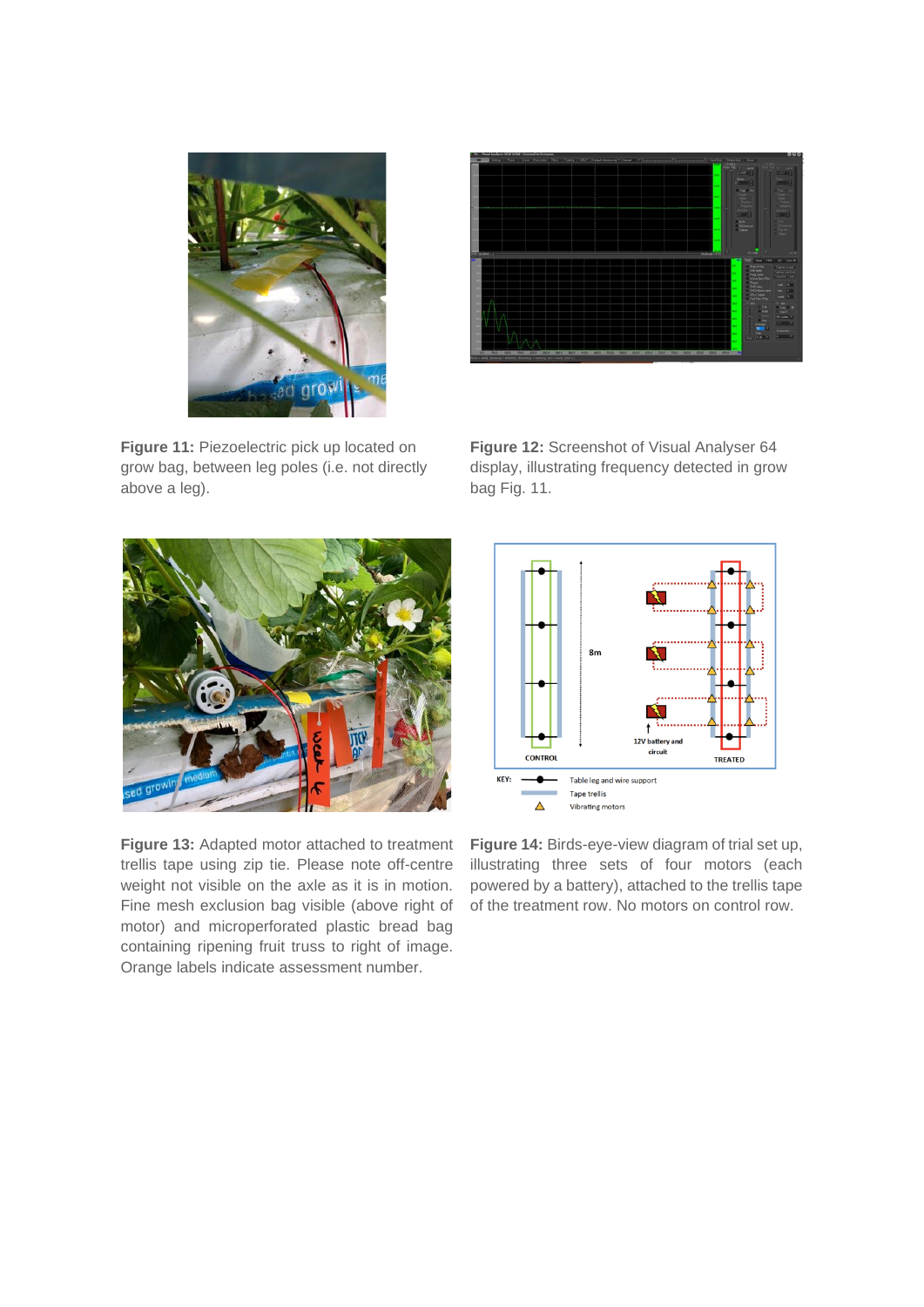

**Figure 15:** Trial set up showing treatment row, including insect exclusion mesh and polytunnel structure in background, batteries, data logger in a white Stevenson screen and exclusion bags on plants.



**Figure 16:** Screenshot of Visual Analyser 64 display, illustrating no vibrations detectable in control row (leaf not in contact with tape). Please note small peak at low frequency the result of slight movement/wind/tremors etc.



**Figure 17:** Counting of SWD larvae following sugar-water flotation extraction from fruit.



**Figure 18:** Capsid damage (cat facing) scale used to score assessment fruit.

#### *Results*

In the combined analysis, biotremology treatment had no significant effect on the number of marketable fruits (Grade 0) compared to the untreated control treatment (Fig. 19) in relation to ETPB cat-facing damage.

The mean number of SWD larvae was significantly higher in two out of eight assessments in the control fruit but was significantly higher in three out of eight assessments in the biotremology treated fruit (Fig. 20).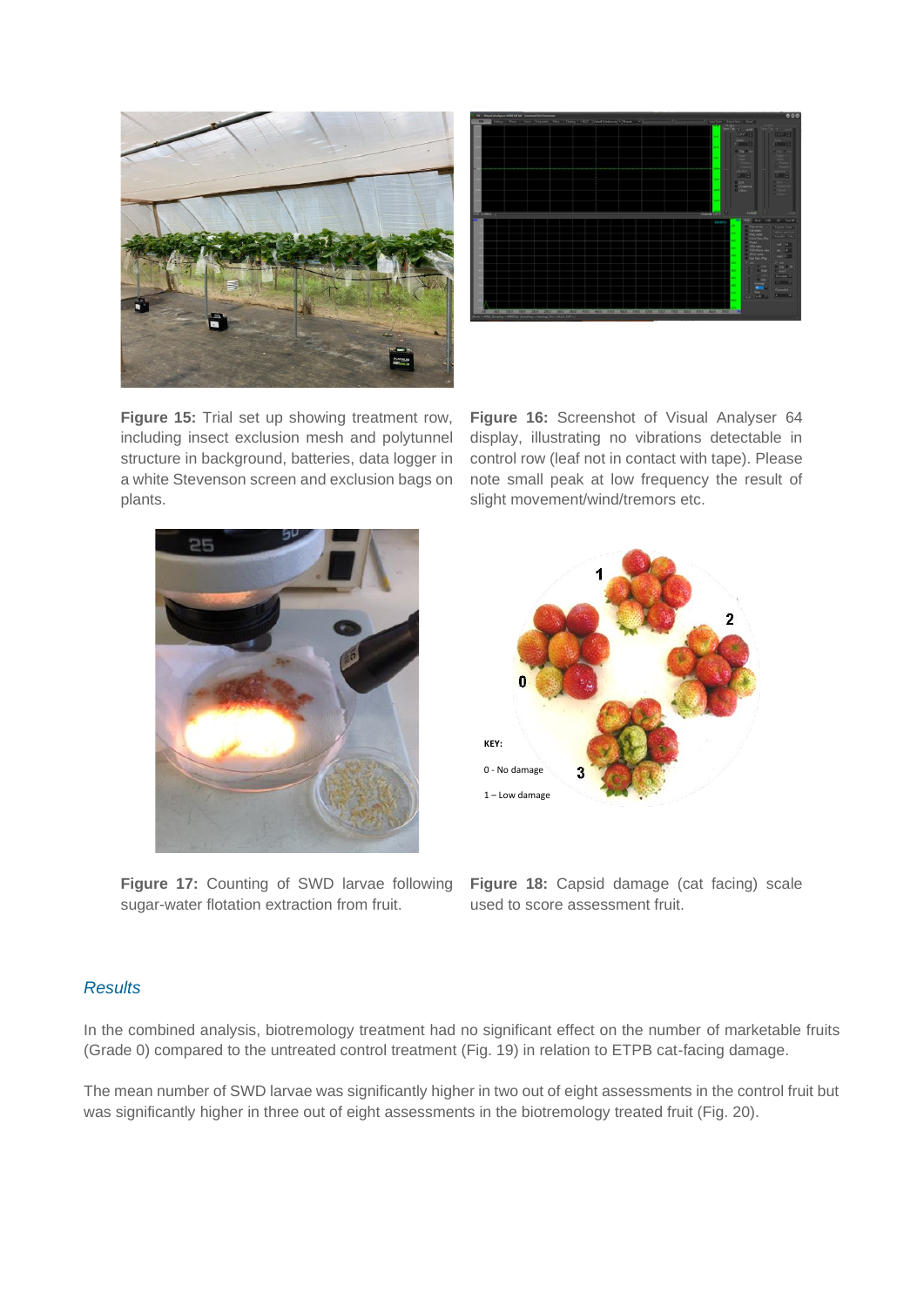

**Figure 19:** Mean percentage of fruit with 0 capsid damage i.e. marketable.



**Figure 20:** Mean number of SWD larvae per 100g fruit.

# Conclusions from both trials

Unfortunately, we were not able to deter ETPB or SWD feeding or egg laying in the fruit during these field trials, however several positive outcomes have been obtained in both the laboratory and field. A method for applying biotremology to strawberry crops through the tabletop strawberry truss support tapes was successful. The equipment developed in the laboratory, after several minor modifications, was found to be reliable and consistent throughout the two-month period in which it was deployed. The leisure batteries were able to power the motors throughout the treatment application process.

Within the field trial, the vibratory signals were transmitted through the plants via the tapes which supported the strawberry plant trusses. While only a small amount of contact between the tapes and the trusses occurred, we were able to detect the vibratory signals in other parts of the plant, not in contact with the tapes. We were able to detect the vibrations were within the frequency range associated with ETPB (0-200Hz) on different parts of the plant material and the coir growing bag. It is worthy of note that the furthest distances away from the point of contact with the trusses were subjected to lower frequencies and so the signal was not uniform throughout the plant. This could be mitigated by sending vibrations through the table-top itself, however, engineering would be required to ensure the table-top structure could withstand constant vibrations. In addition, due to the inconsistency in the vibratory signal itself, it is possible that the range of vibration was not appropriate for deterrence of these insect pests.

Future work should focus on optimising:

- vibration emission method
- transmission of vibrations through the crop
- battery life for extended use

Other areas of interest include:

- Testing other crops e.g. pear using wire and post system to transmit vibrations
- Testing other substrates
- Determining if efficacy is dependent on pest density
- Investigating the control of other pest insects that communicate through vibration signals e.g. pear psylla
- Assessing possible impacts on beneficial insects